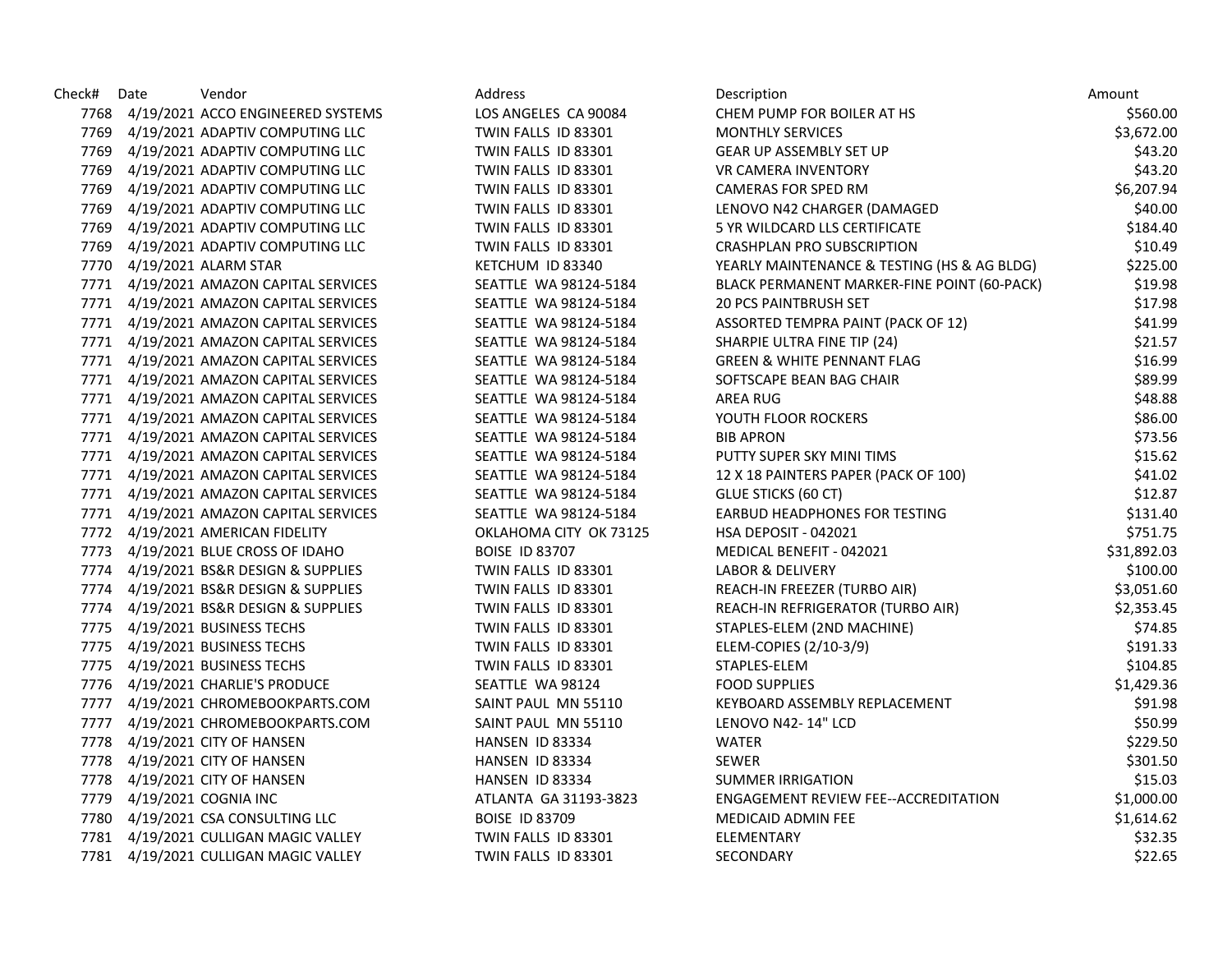7782 4/19/2021 CUNNINGHAM HOLLY EDEN ID 83325 SANDWICHES FOR GEAR UP ACTIVITY STOLEN ISSUED AT STOLEN BITTI 7783 4/19/2021 FATBEAM LLC COEUR D ALENE ID 83814 INTERNET SERVICE SERVICE SERVICE SERVICE SERVICE SERVICE SER 7784 4/19/2021 FERGUSON ENTERPRISES INC MERIDIAN ID 83642-4083 S 7785 4/19/2021 GEM STATE PAPER TWIN FALLS ID 83303-0469 7785 4/19/2021 GEM STATE PAPER TWIN FALLS ID 83303-0469 7785 4/19/2021 GEM STATE PAPER TWIN FALLS ID 83303-0469 7785 4/19/2021 GEM STATE PAPER TWIN FALLS ID 83303-0469 7786 4/19/2021 GLACIER REFRIGERATION INC TWIN FALLS ID 83303 7787 4/19/2021 GREAT AMERICA FINANCIAL SERV DALLAS TX 75266-0831 L 7787 4/19/2021 GREAT AMERICA FINANCIAL SERV DALLAS TX 75266-0831 COPIER AGREEMENT-SEC \$121.00 7788 4/19/2021 HAFFNER'S LOCK & KEY **TWIN FALLS ID 83301** N 7789 4/19/2021 HAMILTON SHAREE KIMBERLY ID 83341 7790 4/19/2021 HANSEN SCHOOL DISTRICT BACK FOR SOLUTION SAMPLE TEST \$54.000 PAY BACK FOR SOLUTION SAMPLE TEST \$54.000 7791 4/19/2021 HANSEN SCHOOL DISTRICT #415 7792 4/19/2021 HANSEN SCHOOL DISTRICT #415 7792 4/19/2021 HANSEN SCHOOL DISTRICT #415 7792 4/19/2021 HANSEN SCHOOL DISTRICT #415 7792 4/19/2021 HANSEN SCHOOL DISTRICT #415 7792 4/19/2021 HANSEN SCHOOL DISTRICT #415 7792 4/19/2021 HANSEN SCHOOL DISTRICT #415 7792 4/19/2021 HANSEN SCHOOL DISTRICT #415 7792 4/19/2021 HANSEN SCHOOL DISTRICT #415 7792 4/19/2021 HANSEN SCHOOL DISTRICT #415 7792 4/19/2021 HANSEN SCHOOL DISTRICT #415 7792 4/19/2021 HANSEN SCHOOL DISTRICT #415 7792 4/19/2021 HANSEN SCHOOL DISTRICT #415 7792 4/19/2021 HANSEN SCHOOL DISTRICT #415 7792 4/19/2021 HANSEN SCHOOL DISTRICT #415 7792 4/19/2021 HANSEN SCHOOL DISTRICT #415 7792 4/19/2021 HANSEN SCHOOL DISTRICT #415 7792 4/19/2021 HANSEN SCHOOL DISTRICT #415 7792 4/19/2021 HANSEN SCHOOL DISTRICT #415 7792 4/19/2021 HANSEN SCHOOL DISTRICT #415 7792 4/19/2021 HANSEN SCHOOL DISTRICT #415 7792 4/19/2021 HANSEN SCHOOL DISTRICT #415 7792 4/19/2021 HANSEN SCHOOL DISTRICT #415 7792 4/19/2021 HANSEN SCHOOL DISTRICT #415 7792 4/19/2021 HANSEN SCHOOL DISTRICT #415 7792 4/19/2021 HANSEN SCHOOL DISTRICT #415 7792 4/19/2021 HANSEN SCHOOL DISTRICT #415 7792 4/19/2021 HANSEN SCHOOL DISTRICT #415

| <b>SANDWICHES FOR GEAR UP ACTIVITY</b>   | \$119.88    |
|------------------------------------------|-------------|
| <b>NTERNET SERVICE</b>                   | \$1,725.00  |
| SINK FOR NEW GYM                         | \$62.40     |
| HAND SANITIZER                           | \$243.55    |
| <b>LOOR STRIP PAD</b>                    | \$11.74     |
| <b>HAND SANITIZER DISPENSERS</b>         | \$11.54     |
| UNCH RM TO-GO CONTAINERS                 | \$422.40    |
| RECHARGED STAND ALONE FREEZER            | \$100.16    |
| ATE CHARGE                               | \$26.00     |
| COPIER AGREEMENT-SEC                     | \$121.00    |
| <b>NEW VAN EXTRA KEYS</b>                | \$160.00    |
| SNACKS & PIZZA FOR KIDS TAKING TESTS     | \$107.96    |
| PAY BACK FOR SOIL SAMPLE TEST            | \$54.00     |
| MPLOYER SHARE FICA/MDCR - 042021         | \$13,521.16 |
| <b>LEMENTARY TEACHER - 042021</b>        | \$48,731.91 |
| ADMIN ASSISTANT-SEC - 042021             | \$1,428.00  |
| <b>FRANSPORTATION- DOWN TIM - 042021</b> | \$65.60     |
| <b>FRANSPORTATION- ACTVTY D - 042021</b> | \$168.46    |
| <b>FRANSPORTATION-OFFICE - 042021</b>    | \$211.81    |
| FRANSPORTATION-OTHER - 042021            | \$254.20    |
| FRANSPORTATION- PUPIL TR - 042021        | \$1,749.32  |
| <b>FRANSPORTATION-MECHANIC - 042021</b>  | \$546.00    |
| <b>FRANSPORTATION-SUPERVISO - 042021</b> | \$436.80    |
| GROUNDS - 042021                         | \$278.66    |
| <b>BUILDING MAINT - 042021</b>           | \$4,178.62  |
| 3UILDING CARE - 042021                   | \$4,793.49  |
| BUSINESS OPERATION - 042021              | \$3,318.49  |
| ADMIN ASSISTANT-ELEMENTA - 042021        | \$1,254.60  |
| ADMINISTRATION-SECONDARY - 042021        | \$6,467.48  |
| ADMINISTRATION-ELEMENTAR - 042021        | \$6,145.79  |
| DISTRICT ADMINISTRAT - 042021            | \$9,336.50  |
| SPED SUPPORT DIRECTOR-SE - 042021        | \$291.66    |
| SPED SUPPORT DIRECTOR-EL - 042021        | \$291.66    |
| SPED SUPPORT-CERT - 042021               | \$5,994.42  |
| COLLEGE/CAREER CLASSIFIE - 042021        | \$129.29    |
| GUIDANCE-SEC - 042021                    | \$3,628.55  |
| <b>GUIDANCE EXTENDED DAYS - 042021</b>   | \$341.03    |
| GUIDANCE-ELEM - 042021                   | \$785.92    |
| ACTIVITY-ATHLETIC DIRECT - 042021        | \$433.33    |
| SPECIAL ED PRESCHOOL-PAR - 042021        | \$438.72    |
| SPECIAL ED PRESCHOOL-TEA - 042021        | \$4,579.10  |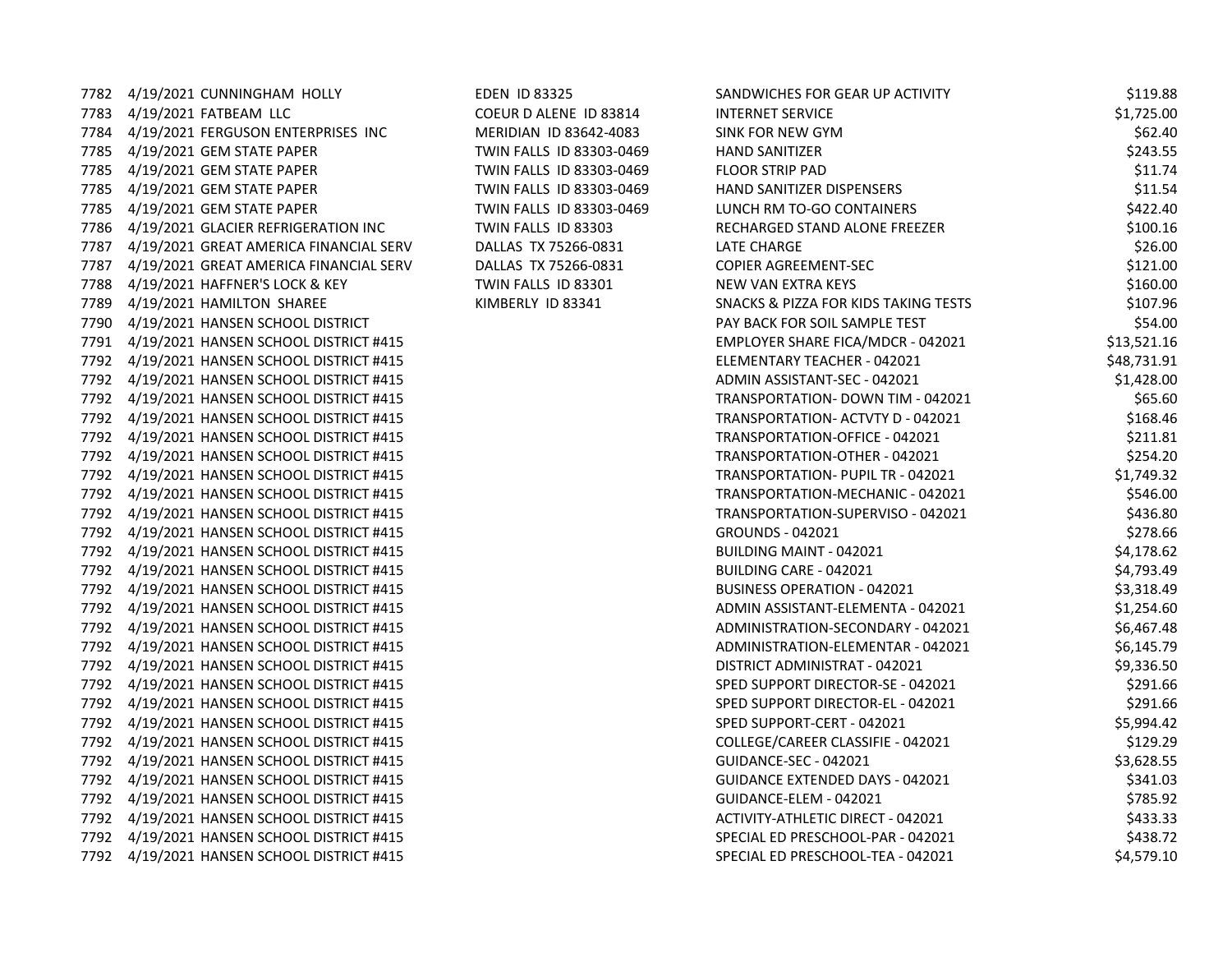7792 4/19/2021 HANSEN SCHOOL DISTRICT #415 SPECIAL ED CLASSIFIED-EL - 042021 \$798.10 7792 4/19/2021 HANSEN SCHOOL DISTRICT #415 SPECIAL ED CERTIFIED-SECTION STECHAL EDGE 7792 4/19/2021 HANSEN SCHOOL DISTRICT #415 SPECIAL ED CERTIFIED-ELE - 042021 \$4,714.00 7792 4/19/2021 HANSEN SCHOOL DISTRICT #415 7792 4/19/2021 HANSEN SCHOOL DISTRICT #415 7792 4/19/2021 HANSEN SCHOOL DISTRICT #415 7792 4/19/2021 HANSEN SCHOOL DISTRICT #415 SECONDARY PARA - 0421.642021 \$91.642021 \$91.642021 \$91.642021 \$91.6420 7792 4/19/2021 HANSEN SCHOOL DISTRICT #415 7792 4/19/2021 HANSEN SCHOOL DISTRICT #415 SECONDARY-WORKER SCHOOL STRICT #415 7792 4/19/2021 HANSEN SCHOOL DISTRICT #415 7792 4/19/2021 HANSEN SCHOOL DISTRICT #415 SUB TEACHERS AND TEACHER-ELEMENTARY SUB-7792 4/19/2021 HANSEN SCHOOL DISTRICT #415 SUBMANISTIC PARA-ELEMENTARY STRING 7792 4/19/2021 HANSEN SCHOOL DISTRICT #415 ELEMENTARY PARA - 04214 ELEMENTARY PARA - 042021 \$1,076.257.257.25 7792 4/19/2021 HANSEN SCHOOL DISTRICT #415 ELEMENTARY-LITERACY TEACHERSACK FEBRUARY-LITERACY TEACHERSACK FEBRUARY 7792 4/19/2021 HANSEN SCHOOL DISTRICT #415 ELEMENTARY-ELEMENTARY-ELEMENTARY-ELEMENTARY-ELEMENTARY-EL 7792 4/19/2021 HANSEN SCHOOL DISTRICT #415 7792 4/19/2021 HANSEN SCHOOL DISTRICT #415 SAFE - 042021 \$333.33 7792 4/19/2021 HANSEN SCHOOL DISTRICT #415 7792 4/19/2021 HANSEN SCHOOL DISTRICT #415 7792 4/19/2021 HANSEN SCHOOL DISTRICT #415 7792 4/19/2021 HANSEN SCHOOL DISTRICT #415 MIGRANT C CERTIFIED SECTION OF DISTRICT SECTION SECTION OF DISTRICT 7792 4/19/2021 HANSEN SCHOOL DISTRICT #415 MIGRANT C-CLASSIFIED ELEMENT CO-CLASSIFIED IN THE STATE OF DISTRICT 7792 4/19/2021 HANSEN SCHOOL DISTRICT #415 MIGRANT C CERTIFIED IN THE ORDER OF DISTRICT AND THE ORDER OF DISTR 7792 4/19/2021 HANSEN SCHOOL DISTRICT #415 7792 4/19/2021 HANSEN SCHOOL DISTRICT #415 7792 4/19/2021 HANSEN SCHOOL DISTRICT #415 7792 4/19/2021 HANSEN SCHOOL DISTRICT #415 7792 4/19/2021 HANSEN SCHOOL DISTRICT #415 7792 4/19/2021 HANSEN SCHOOL DISTRICT #415 RURAL EDUC CLASSIFIED-SE - 042021 \$13.800 \$14.800 \$14.800 \$14.800 \$ 7792 4/19/2021 HANSEN SCHOOL DISTRICT #415 7792 4/19/2021 HANSEN SCHOOL DISTRICT #415 7792 4/19/2021 HANSEN SCHOOL DISTRICT #415 7792 4/19/2021 HANSEN SCHOOL DISTRICT #415 7792 4/19/2021 HANSEN SCHOOL DISTRICT #415 7792 4/19/2021 HANSEN SCHOOL DISTRICT #415 7792 4/19/2021 HANSEN SCHOOL DISTRICT #415 7792 4/19/2021 HANSEN SCHOOL DISTRICT #415 7792 4/19/2021 HANSEN SCHOOL DISTRICT #415 7792 4/19/2021 HANSEN SCHOOL DISTRICT #415 GEAR UP-CLASSIFIED - 042021 \$1,200.0000000000000000000000000000000 7792 4/19/2021 HANSEN SCHOOL DISTRICT #415 FOOD SERVICE SERVICE SERVICE SERVICE SERVICE SERVICE SERVICE SERVICE S 7793 4/19/2021 HANSEN SCHOOL DISTRICT #415 EMPLOYER SHARE PERSI - 042021 \$21,127.93

| SPECIAL ED CLASSIFIED-EL - 042021        | \$798.10    |
|------------------------------------------|-------------|
| SPECIAL ED CERTIFIED-SEC - 042021        | \$3,875.00  |
| SPECIAL ED CERTIFIED-ELE - 042021        | \$4,714.00  |
| ECONDARY-VOCATIONAL EDU - 042021         | \$4,634.91  |
| <b>SUB PARA-SECONDARY - 042021</b>       | \$38.00     |
| <b>SUB TEACHER-SECONDARY - 042021</b>    | \$456.00    |
| SECONDARY PARA - 042021                  | \$91.64     |
| <b>SECONDARY-ELL CERTIFIED - 042021</b>  | \$259.58    |
| <b>SECONDARY-WORKED PREP - 042021</b>    | \$301.00    |
| <b>SECONDARY TEACHER - 042021</b>        | \$30,933.55 |
| SUB TEACHER-ELEMENTARY - 042021          | \$912.00    |
| SUB PARA-ELEMENTARY - 042021             | \$1,064.00  |
| <b>LEMENTARY PARA - 042021</b>           | \$1,076.25  |
| <b>ELEMENTARY-LITERACY TEAC - 042021</b> | \$1,455.69  |
| LEMENTARY-ELL CERTIFIED - 042021         | \$259.58    |
| SECONDARY-CTE-AG - 042021                | \$666.66    |
| <b>SAFE &amp; DRUG FREE - 042021</b>     | \$333.33    |
| <b>ITLE I-COUNSELOR - 042021</b>         | \$710.58    |
| <b>TITLE I-CLASSIFIED - 042021</b>       | \$2,233.71  |
| TITLE I-CERTIFIED - 042021               | \$4,743.20  |
| MIGRANT C CERTIFIED SEC - 042021         | \$222.50    |
| MIGRANT C-CLASSIFIED ELE - 042021        | \$1,144.87  |
| MIGRANT C CERTIFIED ELEM - 042021        | \$360.00    |
| DEA PART B CLASSIFIED S - 042021         | \$1,299.03  |
| DEA PART B-CLASSIFIED E - 042021         | \$1,900.00  |
| DEA PART B PRESCHOOL - 042021            | \$408.50    |
| <b>MEDICIAD CLASSIFIED SEC - 042021</b>  | \$1,342.48  |
| TITLE IV-CLASSIFIED - 042021             | \$323.00    |
| RURAL EDUC CLASSIFIED-SE - 042021        | \$13.80     |
| RURAL EDUC CERTEFIED SEC - 042021        | \$150.00    |
| RURAL EDUC CLASSIFIED-EL - 042021        | \$102.77    |
| RURAL EDUC CERTFIED-ELEM - 042021        | \$14.10     |
| 21st CENTURY-FOOD SERVIC - 042021        | \$95.00     |
| 21st CENTURY-TRANSPORTAT - 042021        | \$269.28    |
| 21ST CENTURY GRANT-CLASS - 042021        | \$984.75    |
| 21st CENTURY GRANT-ENRIC - 042021        | \$360.00    |
| 21st CENTURY GRANT DIREC - 042021        | \$2,832.50  |
| 21st CENTURY GRANT-CERTI - 042021        | \$1,648.00  |
| GEAR UP-CLASSIFIED - 042021              | \$1,200.00  |
| OOD SERVICE - 042021                     | \$2,956.50  |
| MPLOYER SHARE PERSI - 042021             | \$21,127.30 |
|                                          |             |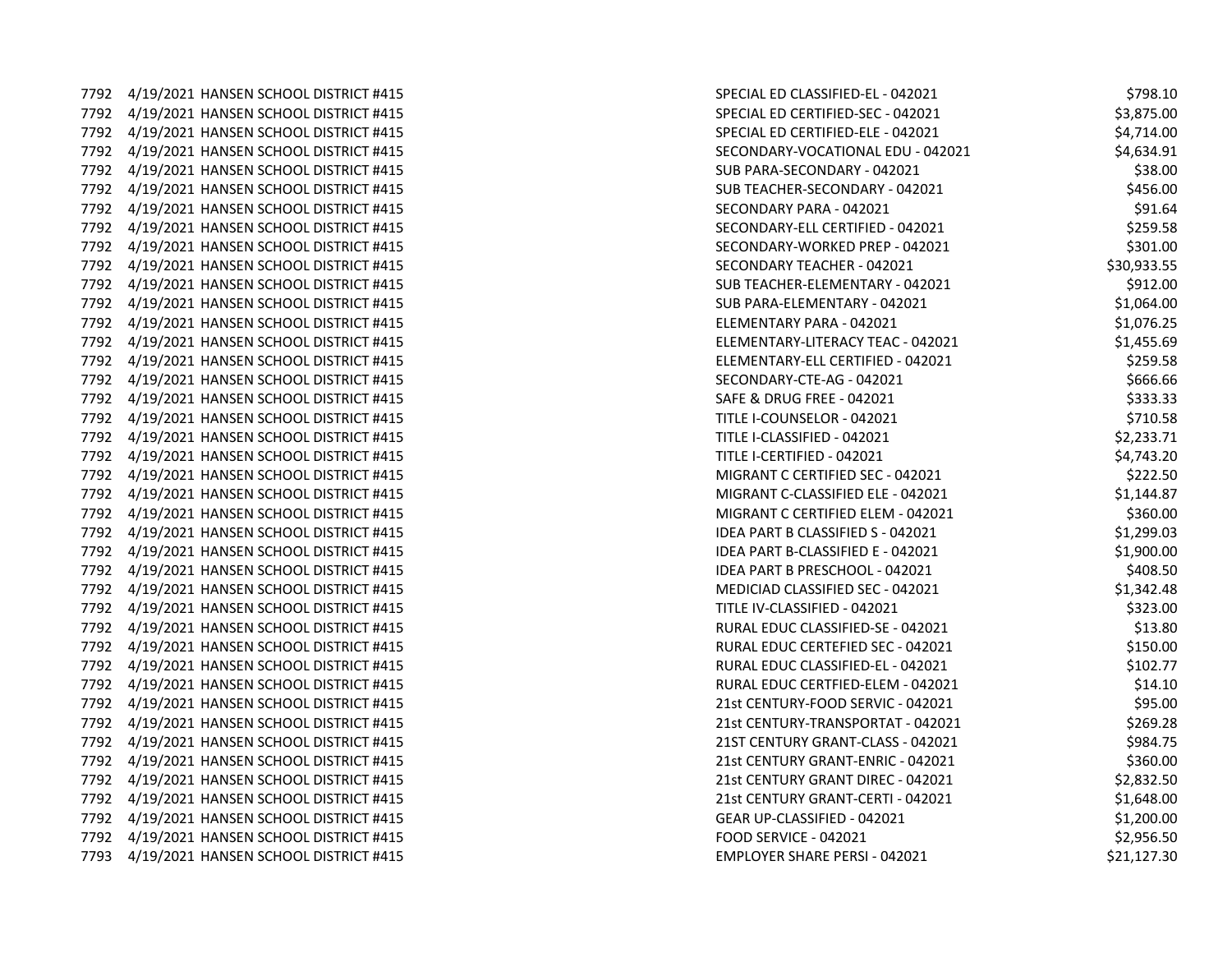| 7794 | 4/19/2021 HERNANDEZ DACIA                 | HANSEN ID 83334               | LITERACY NIGHT SNACKS                  | \$207.29   |
|------|-------------------------------------------|-------------------------------|----------------------------------------|------------|
| 7794 | 4/19/2021 HERNANDEZ DACIA                 | HANSEN ID 83334               | SUPPLIES FOR SERVICE PROJECT           | \$128.09   |
| 7794 | 4/19/2021 HERNANDEZ DACIA                 | HANSEN ID 83334               | SUPPLIES FOR FRIDAY BREAKFASTS         | \$120.40   |
| 7794 | 4/19/2021 HERNANDEZ DACIA                 | HANSEN ID 83334               | AIRLINE TICKETS FOR CONF FOR 2 PEOPLE  | \$1,115.60 |
|      | 7795 4/19/2021 HOLINKA LAW P.C.           | <b>BOISE ID 83719</b>         | PROFESSIONAL SERVICES                  | \$136.00   |
|      | 7796 4/19/2021 HOME DEPOT CREDIT SERV     | LOUISVILLE KY 40290-1030      | ROPE FOR VOLLEYBALL STANDARDS          | \$10.57    |
|      | 7796 4/19/2021 HOME DEPOT CREDIT SERV     | LOUISVILLE KY 40290-1030      | <b>FINANCE CHARGE</b>                  | \$2.71     |
| 7797 | 4/19/2021 HOWELL ELAYNE                   | EDEN ID 83325                 | MEALS FOR PARENT/TEACHER CONFERENCES   | \$172.45   |
| 7797 | 4/19/2021 HOWELL ELAYNE                   | <b>EDEN ID 83325</b>          | MEALS FOR PARENT/TEACHER CONFERENCES   | \$93.44    |
| 7798 | 4/19/2021 IDAHO DEPT OF HEALTH & WELFARE  | BOISE ID 83720-0036           | <b>MEDICAID MATCH</b>                  | \$6,000.00 |
| 7799 | 4/19/2021 IDAHO MUSEUM OF NATURAL HISTORY | POCATELLO ID 83209            | STUDENT TOUR (96 @ \$2.00)             | \$192.00   |
|      | 7800 4/19/2021 IDAHO POWER                | CAROL STREAM IL 60197-5381    | JR/SR HIGH                             | \$1,566.34 |
| 7800 | 4/19/2021 IDAHO POWER                     | CAROL STREAM IL 60197-5381    | SOUTH MODULAR                          | \$16.50    |
| 7800 | 4/19/2021 IDAHO POWER                     | CAROL STREAM IL 60197-5381    | DOME GYM                               | \$458.72   |
| 7800 | 4/19/2021 IDAHO POWER                     | CAROL STREAM IL 60197-5381    | <b>IRRIGATION</b>                      | \$18.72    |
| 7800 | 4/19/2021 IDAHO POWER                     | CAROL STREAM IL 60197-5381    | <b>FOOTBALL FIELD</b>                  | \$5.16     |
|      | 7800 4/19/2021 IDAHO POWER                | CAROL STREAM IL 60197-5381    | PRESCHOOL                              | \$52.56    |
| 7800 | 4/19/2021 IDAHO POWER                     | CAROL STREAM IL 60197-5381    | ELEMENTARY                             | \$2,172.17 |
| 7801 | 4/19/2021 IDAHO SCHOOL BOARDS ASSOC INC   | BOISE ID 83707-4797           | EARLY BIRD REGISTRATION-D CARSON       | \$100.00   |
| 7801 | 4/19/2021 IDAHO SCHOOL BOARDS ASSOC INC   | BOISE ID 83707-4797           | EARLY BIRD REGISTRATION-E HOWELL       | \$100.00   |
| 7801 | 4/19/2021 IDAHO SCHOOL BOARDS ASSOC INC   | BOISE ID 83707-4797           | 2020 ANNUAL CONVENTION REGISTRATION    | \$1,550.00 |
|      | 7802 4/19/2021 INTEGRATED TECHNOLOGIES    | TWIN FALLS ID 83303-1843      | HS COPIES (2/3-3/2)                    | \$157.47   |
|      | 7802 4/19/2021 INTEGRATED TECHNOLOGIES    | TWIN FALLS ID 83303-1843      | HS COPIES (2/16-3/15)                  | \$6.62     |
| 7802 | 4/19/2021 INTEGRATED TECHNOLOGIES         | TWIN FALLS ID 83303-1843      | HS COPIES (7/3-8/2)                    | \$21.93    |
| 7802 | 4/19/2021 INTEGRATED TECHNOLOGIES         | TWIN FALLS ID 83303-1843      | HS COPIES (3/3-4/2)                    | \$224.70   |
| 7803 | 4/19/2021 INTERMOUNTAIN GAS               | <b>BISMARCK ND 58506-5600</b> | AG BLDG                                | \$583.91   |
| 7803 | 4/19/2021 INTERMOUNTAIN GAS               | BISMARCK ND 58506-5600        | DOME GYM                               | \$138.08   |
| 7803 | 4/19/2021 INTERMOUNTAIN GAS               | <b>BISMARCK ND 58506-5600</b> | PRESCHOOL                              | \$101.94   |
| 7803 | 4/19/2021 INTERMOUNTAIN GAS               | <b>BISMARCK ND 58506-5600</b> | ELEMENTARY                             | \$632.45   |
| 7803 | 4/19/2021 INTERMOUNTAIN GAS               | BISMARCK ND 58506-5600        | JR/SR HIGH                             | \$1,465.68 |
| 7804 | 4/19/2021 KELLY KAYLA                     | <b>BUHL ID 83316</b>          | PARENT/TEACHER CONF PIZZA & EXTRAS     | \$169.74   |
| 7805 | 4/19/2021 MILES BILLI                     | <b>GOODING ID 83330</b>       | CLOTH BIBS FOR SPECIAL NEEDS STUDENTS  | \$24.00    |
| 7806 | 4/19/2021 NAPA AUTO PARTS                 | TWIN FALLS ID 83303-1425      | <b>WINSHEILD WIPERS FOR BUS</b>        | \$17.98    |
|      | 7807 4/19/2021 NICK BRITO CONSTRUCTION    | TWIN FALLS ID 83301           | INSTALLATION OF BACKBOARDS IN ELEM GYM | \$2,713.50 |
| 7808 | 4/19/2021 OFFICE DEPOT                    | PHOENIX AZ 85038-9248         | TONER-ELEM SPEECH RM                   | \$48.57    |
| 7808 | 4/19/2021 OFFICE DEPOT                    | PHOENIX AZ 85038-9248         | <b>TONER-ELEM</b>                      | \$48.57    |
| 7809 | 4/19/2021 PARTY CENTER                    | TWIN FALLS ID 83301           | PORTABLE STAGE RENTAL FOR GRADUATION   | \$467.50   |
| 7810 | 4/19/2021 PRIMARY THERAPY SOURCE          | TWIN FALLS ID 83301           | PHYSICAL THERAPY-NON MEDICAID SEC      | \$280.00   |
|      | 7810 4/19/2021 PRIMARY THERAPY SOURCE     | TWIN FALLS ID 83301           | PHYSICAL THERAPY-NON MEDICAID ELEM     | \$175.00   |
| 7810 | 4/19/2021 PRIMARY THERAPY SOURCE          | TWIN FALLS ID 83301           | OCCUPATIONAL THERAPY-NON MEDICAID SEC  | \$140.00   |
| 7810 | 4/19/2021 PRIMARY THERAPY SOURCE          | TWIN FALLS ID 83301           | OCCUPATIONAL THERAPY-NON MEDICAID ELEM | \$420.00   |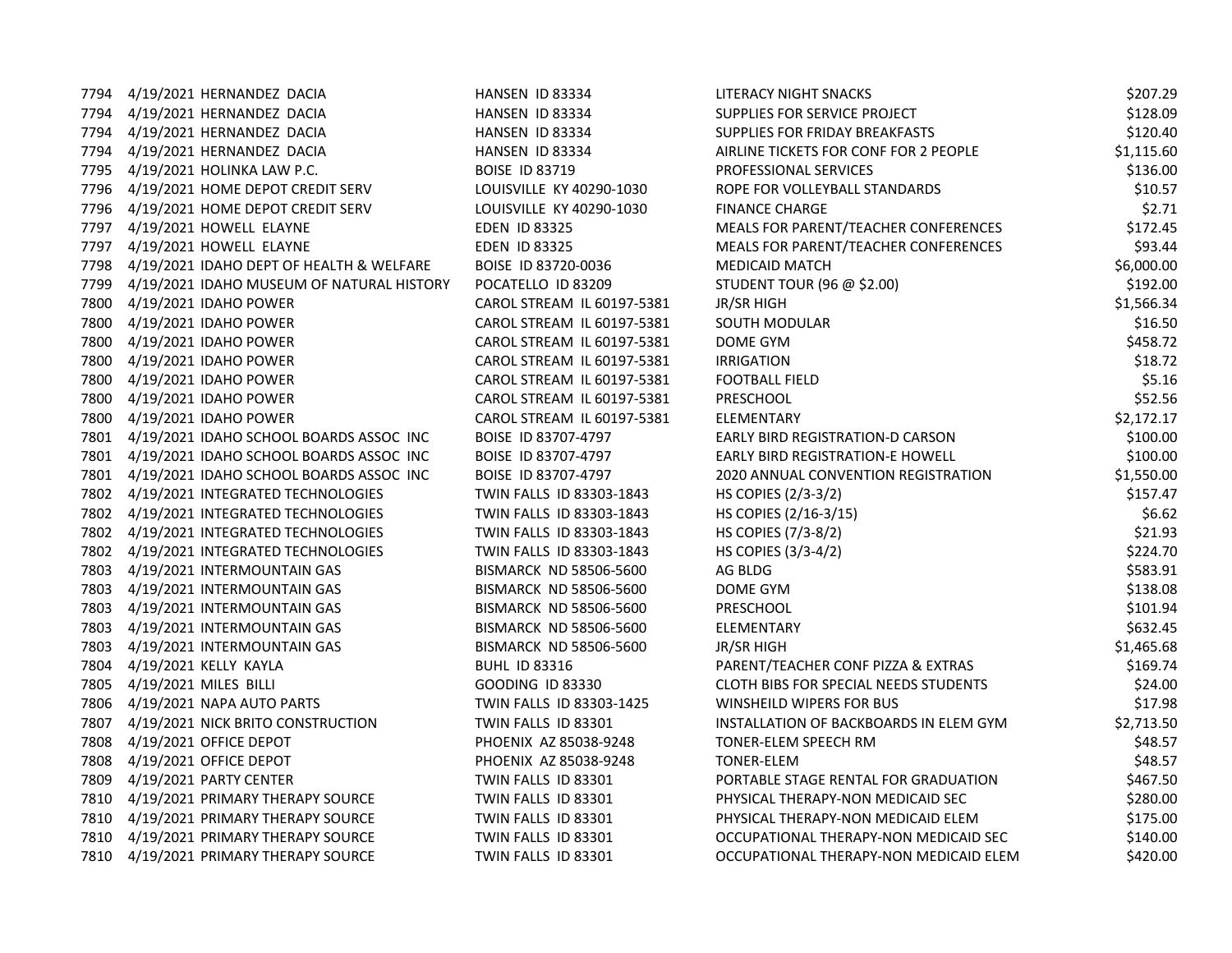|      | 7810 4/19/2021 PRIMARY THERAPY SOURCE | TWIN FALLS ID 83301   | PAPERWORK/MILEAGE/CONSULT                      | \$694.60     |
|------|---------------------------------------|-----------------------|------------------------------------------------|--------------|
| 7810 | 4/19/2021 PRIMARY THERAPY SOURCE      | TWIN FALLS ID 83301   | OCCUPATIONAL THERAPY-MEDICAID-SEC              | \$175.00     |
|      | 7810 4/19/2021 PRIMARY THERAPY SOURCE | TWIN FALLS ID 83301   | OCCUPATIONAL THERAPY-MEDICAID-ELEM             | \$490.00     |
|      | 7810 4/19/2021 PRIMARY THERAPY SOURCE | TWIN FALLS ID 83301   | PHYSICAL THERAPY-MEDICAID-ELEM                 | \$280.00     |
|      | 7811 4/19/2021 RIDLEY'S               | TWIN FALLS ID 83301   | <b>FFA SUPPLIES</b>                            | \$50.88      |
|      | 7811 4/19/2021 RIDLEY'S               | TWIN FALLS ID 83301   | REFRESHMENTS FOR PARENT TEACHER CONF EVENT     | \$42.60      |
| 7811 | 4/19/2021 RIDLEY'S                    | TWIN FALLS ID 83301   | <b>HUSKY SWEET TREAT SUPPLIES</b>              | \$28.36      |
|      | 7811 4/19/2021 RIDLEY'S               | TWIN FALLS ID 83301   | HUSKY SWEET TREAT SUPPLIES                     | \$51.44      |
| 7811 | 4/19/2021 RIDLEY'S                    | TWIN FALLS ID 83301   | <b>FFA SUPPLIES</b>                            | \$26.35      |
|      | 7811 4/19/2021 RIDLEY'S               | TWIN FALLS ID 83301   | TREATS FOR GEAR UP ACTIVITY                    | \$59.93      |
|      | 7812 4/19/2021 RIFE JAMES             | TWIN FALLS ID 83301   | PROFESSIONAL DEVELOPMENT                       | \$500.00     |
| 7813 | 4/19/2021 RIKIM INC                   | KIMBERLY ID 83341     | REPLACE ELECTRICAL BREAKERS                    | \$115.00     |
| 7814 | 4/19/2021 S & S WORLDWIDE INC         | BOSTON MA 02284-5825  | PLAYING CARD BINGO GAME                        | \$26.97      |
| 7814 | 4/19/2021 S & S WORLDWIDE INC         | BOSTON MA 02284-5825  | VOLLEYBALL TRAINER YELLOW-OVERSIZED            | \$25.48      |
|      | 7814 4/19/2021 S & S WORLDWIDE INC    | BOSTON MA 02284-5825  | 12' DOUBLE DUTCH JUMP ROPE                     | \$17.99      |
|      | 7814 4/19/2021 S & S WORLDWIDE INC    | BOSTON MA 02284-5825  | TINIKLING CORDS (SET OF 6)                     | \$17.14      |
| 7814 | 4/19/2021 S & S WORLDWIDE INC         | BOSTON MA 02284-5825  | SPECTRUM CATCH DISC 12 PLAYER SET              | \$44.05      |
| 7814 | 4/19/2021 S & S WORLDWIDE INC         | BOSTON MA 02284-5825  | MODEL ELECTIRC PUMP COMPRESSOR                 | \$92.53      |
| 7814 | 4/19/2021 S & S WORLDWIDE INC         | BOSTON MA 02284-5825  | <b>TEAM BUCKET CHALLENGE</b>                   | \$39.65      |
| 7814 | 4/19/2021 S & S WORLDWIDE INC         | BOSTON MA 02284-5825  | <b>EMOJI MEMORY GAME</b>                       | \$7.18       |
|      | 7815 4/19/2021 SAVVAS LEARNING CO LLC | ATLANTA GA 30384-9496 | <b>12TH TEACHER EDITION</b>                    | \$149.97     |
| 7815 | 4/19/2021 SAVVAS LEARNING CO LLC      | ATLANTA GA 30384-9496 | 12TH MYPERSPECTIVE ELA STUDENT EDITION (8 YR)  | \$5,441.45   |
| 7815 | 4/19/2021 SAVVAS LEARNING CO LLC      | ATLANTA GA 30384-9496 | <b>SHIPPING &amp; HANDELING</b>                | \$2,839.87   |
| 7815 | 4/19/2021 SAVVAS LEARNING CO LLC      | ATLANTA GA 30384-9496 | <b>DISCOUNT</b>                                | $-$ \$899.82 |
|      | 7815 4/19/2021 SAVVAS LEARNING CO LLC | ATLANTA GA 30384-9496 | <b>11TH TEACHER EDITION</b>                    | \$149.97     |
|      | 7815 4/19/2021 SAVVAS LEARNING CO LLC | ATLANTA GA 30384-9496 | 11TH MYPERSPECTIVE ELA STUDENT EDITION (8 YR)  | \$5,441.45   |
| 7815 | 4/19/2021 SAVVAS LEARNING CO LLC      | ATLANTA GA 30384-9496 | 10TH MYPERSPECTIVE ELA STUDENT EDITION (8 YR)  | \$5,441.45   |
| 7815 | 4/19/2021 SAVVAS LEARNING CO LLC      | ATLANTA GA 30384-9496 | 10TH TEACHER EDITION                           | \$149.97     |
| 7815 | 4/19/2021 SAVVAS LEARNING CO LLC      | ATLANTA GA 30384-9496 | 9TH TEACHER EDITION                            | \$149.97     |
| 7815 | 4/19/2021 SAVVAS LEARNING CO LLC      | ATLANTA GA 30384-9496 | 9TH MYPERSPECTIVE ELA STUDENT EDITION (8 YRS)  | \$5,441.45   |
|      | 7815 4/19/2021 SAVVAS LEARNING CO LLC | ATLANTA GA 30384-9496 | 8TH MYPERSPECTIVE ELA STUDENT EDITION (8 YRS)  | \$5,196.45   |
| 7815 | 4/19/2021 SAVVAS LEARNING CO LLC      | ATLANTA GA 30384-9496 | 8TH TEACHER EDITION                            | \$149.97     |
| 7815 | 4/19/2021 SAVVAS LEARNING CO LLC      | ATLANTA GA 30384-9496 | <b>7TH TEACHER EDITION</b>                     | \$149.97     |
| 7815 | 4/19/2021 SAVVAS LEARNING CO LLC      | ATLANTA GA 30384-9496 | 7TH MYPERSPECTIVES ELA STUDENT EDITION (8 YRS) | \$5,196.45   |
| 7815 | 4/19/2021 SAVVAS LEARNING CO LLC      | ATLANTA GA 30384-9496 | VIRTUAL LITERACY PROG ACTIVATION (2 HRS PRE-PA | \$500.00     |
|      | 7815 4/19/2021 SAVVAS LEARNING CO LLC | ATLANTA GA 30384-9496 | VIRTUAL LITERACY IMPL ESSNT (3 HRS PRE-PAID)   | \$1,200.00   |
|      | 7816 4/19/2021 SCHEER KATIE           |                       | SUPPLIES FOR 21ST CENTURY FAMILY NIGHT         | \$63.14      |
| 7817 | 4/19/2021 SELECT SOURCE INC           | KIMBERLY ID 83341     | <b>MISC REPAIR SUPPLIES</b>                    | \$64.23      |
| 7818 | 4/19/2021 SHAMROCK FOODS              | SEATTLE WA 98124-1846 | <b>TAX EXEMPT</b>                              | $-59.65$     |
| 7818 | 4/19/2021 SHAMROCK FOODS              | SEATTLE WA 98124-1846 | FOOD FOR AFTERSCHOOL PROGRAM                   | \$564.68     |
|      | 7818 4/19/2021 SHAMROCK FOODS         | SEATTLE WA 98124-1846 | <b>FOOD SUPPLIES</b>                           | \$816.80     |
|      |                                       |                       |                                                |              |